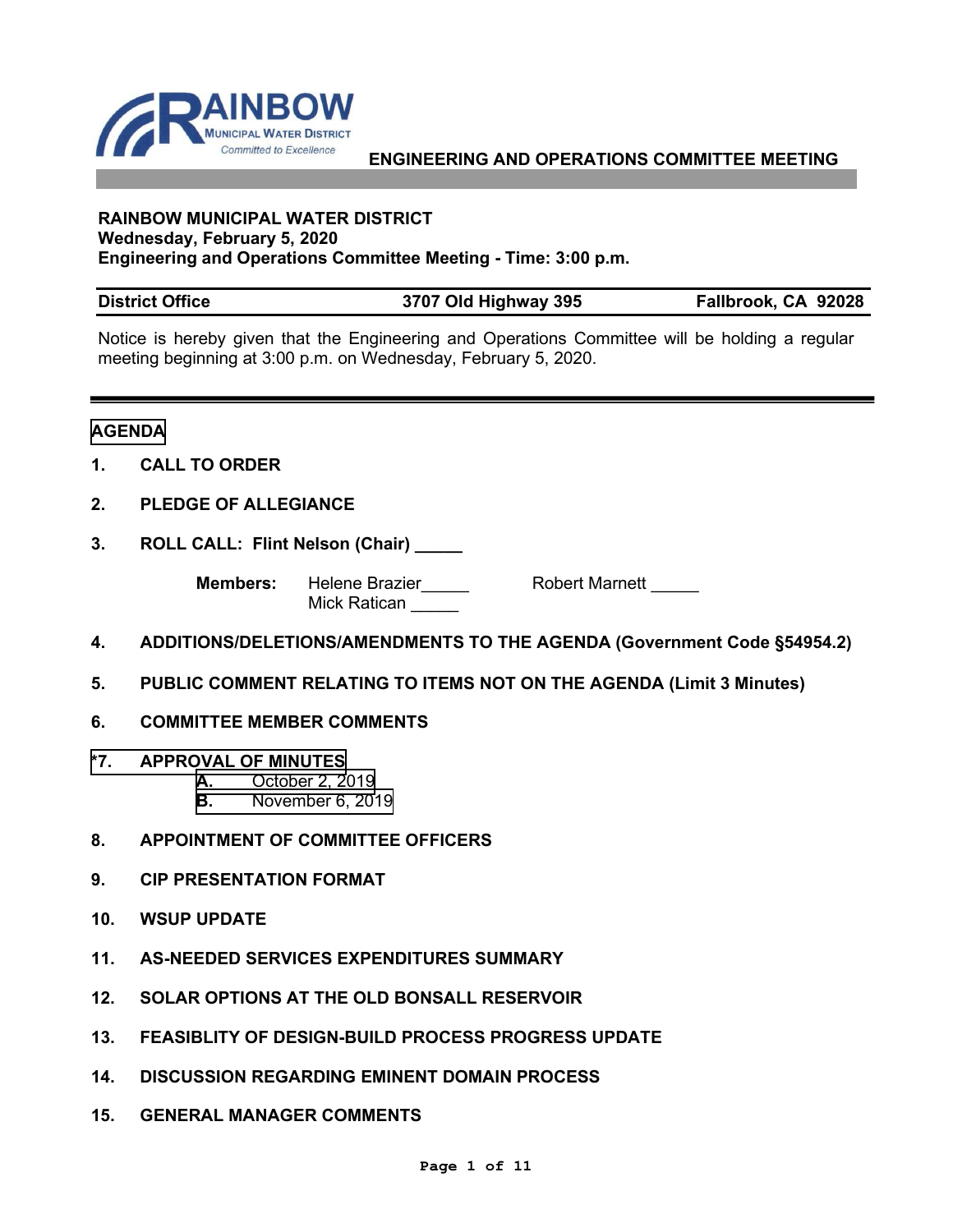- **16. LIST OF SUGGESTED AGENDA ITEMS FOR THE NEXT SCHEDULED ENGINEERING AND OPERATIONS COMMITTEE MEETING**
- **17. ADJOURNMENT**

**ATTEST TO POSTING:**

TTEST TO POSTING:<br>Carl Rindfleisch <u>1-31-20 @ 11:00 a.m.</u><br>Carl Rindfleisch Date and Time of Posting

Carl Rindfleisch Secretary of the Board

1-31-20 @ 11:00 a.m. Date and Time of Posting Outside Display Cases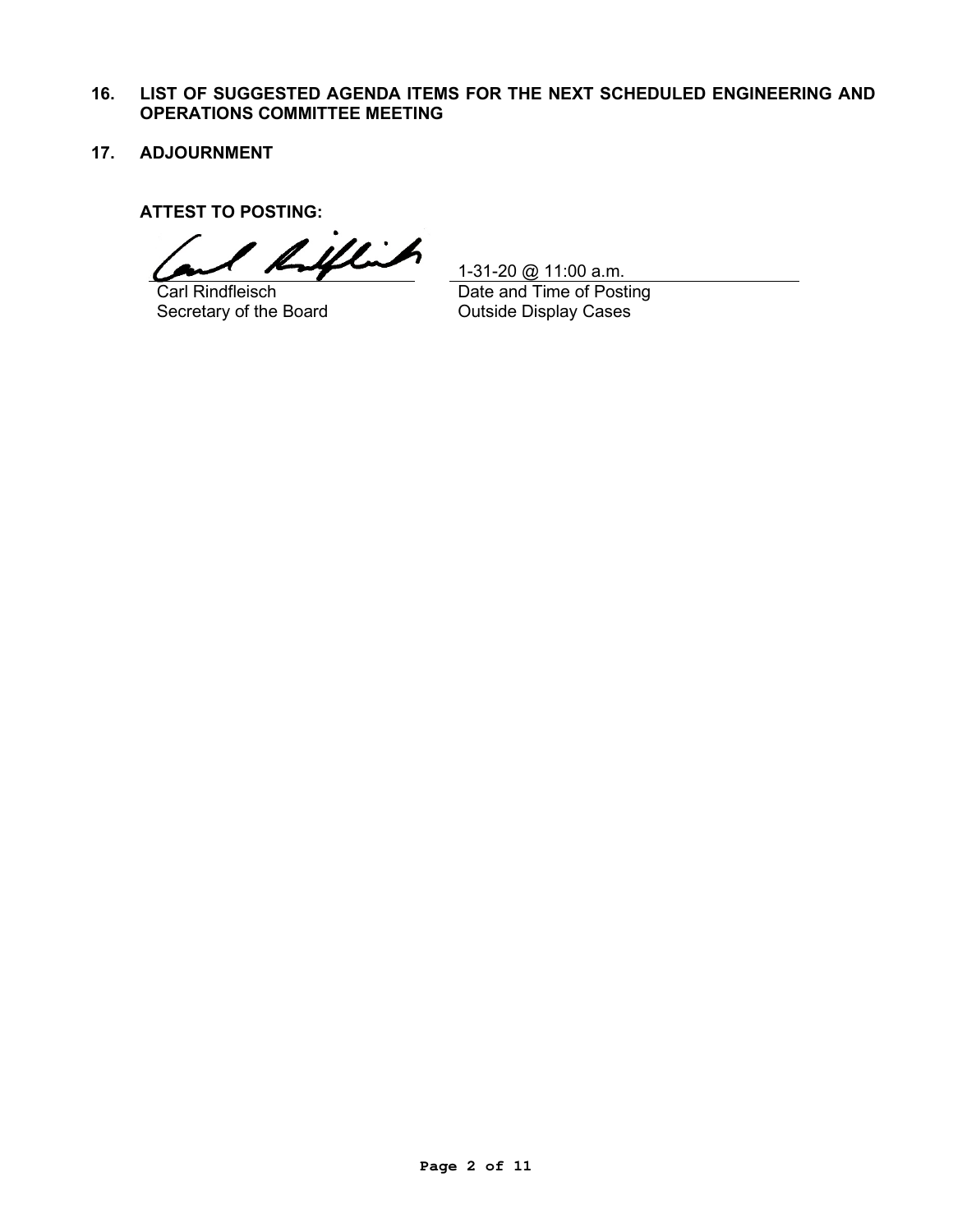#### <span id="page-2-0"></span>**MINUTES OF THE ENGINEERING AND OPERATIONS COMMITTEE MEETING OF THE RAINBOW MUNICIPAL WATER DISTRICT OCTOBER 2, 2019**

**1. CALL TO ORDER –** The Engineering and Operations Committee Meeting of the Rainbow Municipal Water District on October 2, 2019 was called to order by Chairperson Nelson at 3:00 p.m. in the Board Room of the District, 3707 Old Highway 395, Fallbrook, CA 92028. Chairperson Nelson, presiding.

# **2. PLEDGE OF ALLEGIANCE**

# **3. ROLL CALL:**

- **Present:** Member Prince, Member Stitle, Member Taufer, Member Brazier, Member Ratican, Member Marnett, Member Nelson.
- **Also Present:** General Manager Kennedy, District Engineer Strapac, Associate Engineer Powers, Project Manager Tamimi, Engineering Technician Rubio, Operations Manager Gutierrez, Supervisor.

Two members of the public were present.

# **4. SEATING OF ALTERNATES**

There were no alternates seated.

# **5. ADDITIONS/DELETIONS/AMENDMENTS TO THE AGENDA (Government Code §54954.2)**

Mr. Nelson referenced a worksheet that was handed out regarding the Board review of committees and noted it would be added as Item #12A – Committee Review.

# **6. PUBLIC COMMENT RELATING TO ITEMS NOT ON THE AGENDA (Limit 3 Minutes)**

There were no comments.

# **7. COMMITTEE MEMBER COMMENTS**

Mr. Ratican asked for information on how the SDCWA Shutdown worked out. Mr. Kennedy provided a brief summary explaining how the District's system performed very well. He mentioned there may be four additional shutdowns. Mr. Gutierrez said there was an issue with low pressure at Sullivan Middle School during the shutdown, which was corrected by staff.

Ms. Brazier asked if the backflow devices on District property were subject to the same inspection regime as the District customers. Mr. Kennedy responded yes, regarding the ones that were for meter testing. He pointed out the one that failed at the District was a secondary device, which was not on the program. Ms. Brazier ask what went wrong with that particular device. Mr. Kennedy responded it was a combination of failures. He said one of the check valves failed and dumped thru the relief port as it's designed to do, in addition to the irrigation failure on the back slope. Mr. Hoelscher provided additional information regarding the backflow device failure.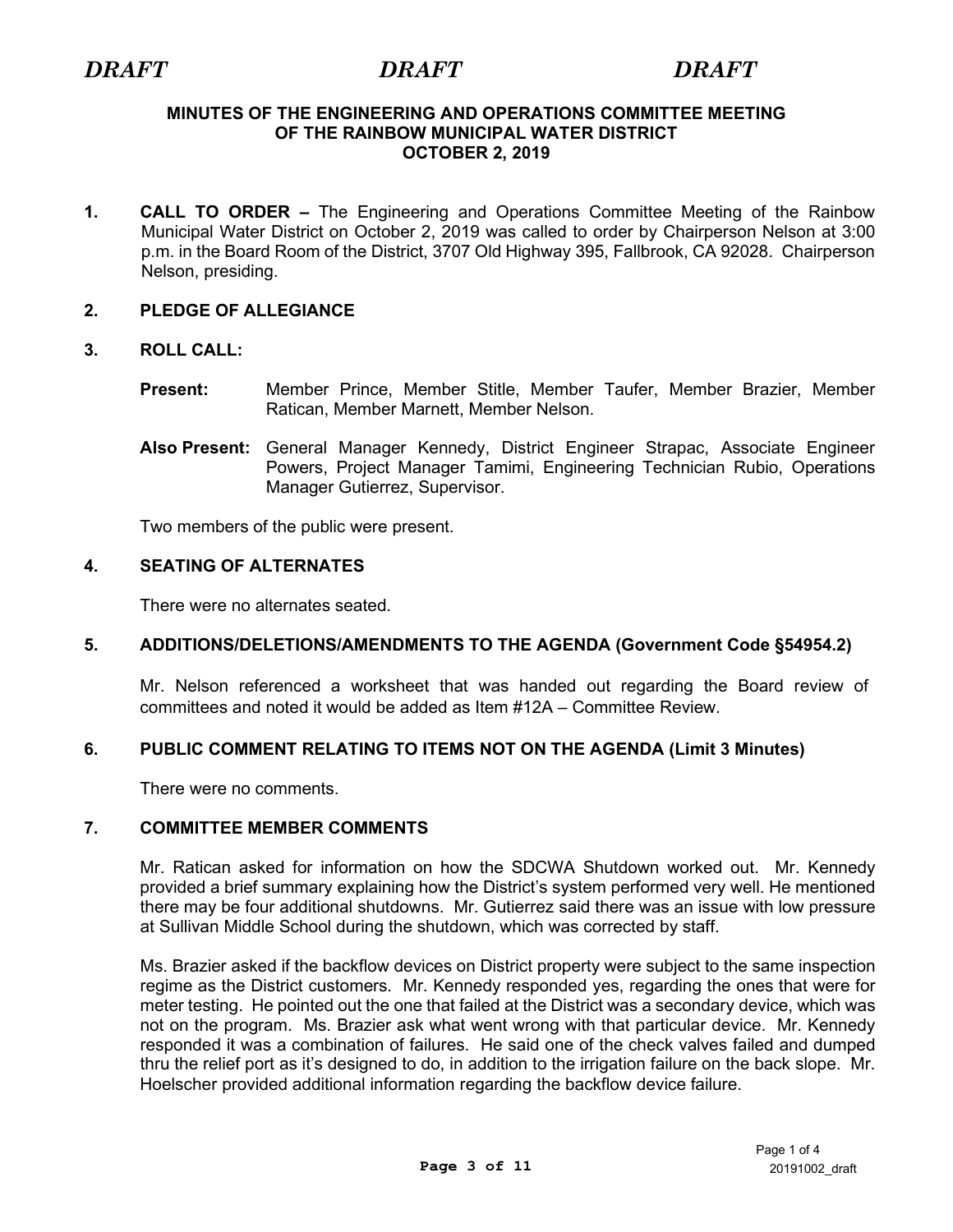# **\*8. APPROVAL OF MINUTES**

**A.** September 4, 2019

**Motion:** 

**To approve the minutes as written.**

## **Action: Approve, Moved by Member Stitle, Seconded by Member Ratican.**

**Vote: Motion carried by unanimous vote (Summary: Ayes = 7).**

#### **Ayes: Member Prince, Member Stitle, Member Taufer, Member Brazier, Member Ratican, Member Marnett, Member Nelson.**

## **9. BACKFLOW REMOVAL**

Mr. Kennedy said a number of years ago District policy was to install a backflow on every single service irrespective of the nature whether agriculture or any particular hazard. He discussed removing the requirement for properties that do not have agriculture or any hazard. He pointed out the Lake Rancho Viejo development as having single family residences with backflow devices and no known hazard. He said the District was preparing to send out letters to these residents notifying them to contact the District's Certified Cross Connection Control Specialist (Mr. Hoelscher), in response to the choices listed in the letter. He said residents would have the choice to remove the device down to the ground or leave it in place with the understanding that it could dump and cause a leak. He stated at that point the District would remove it from the system and stop testing it. He said the District Newsletter would include information regarding the requirements for removal of backflow devices. He mentioned this item would not be going to the Board and was interested from a ratepayer stand point how would the committee recommend the best way to communicate this information. Discussion ensued.

Ms. Brazier asked if the Admin Code Policy needed to be amended. Mr. Kennedy responded no, the Admin Code Policy states to follow state standards.

# **10. UPDATED CIP PROGRAM TO INCLUDE SCHEDULES, BUDGETS, AND FISCAL YEARS 19/20 AND 20/21 WATER MAIN PROJECTS**

Mr. Kennedy said he asked Mr. Strapac to prepare two options on how to present the CIP list of schedules that provides essential information without being difficult for the general public to understand. He mentioned the Gantt charts can be hard to follow and would like to distill this information with salient points as provided by the committee.

Mr. Strapac handed out the two CIP Status Updates Summary charts created based on the Gantt Chart. He pointed out each project typically had a design and a construction phase. He proceeded to discuss each option.

Mr. Kennedy asked the committee what information would be useful and what could be left out.

Mr. Marnett described a simplified version with all the data by shrinking some of the columns and leaving the pertinent ones displayed.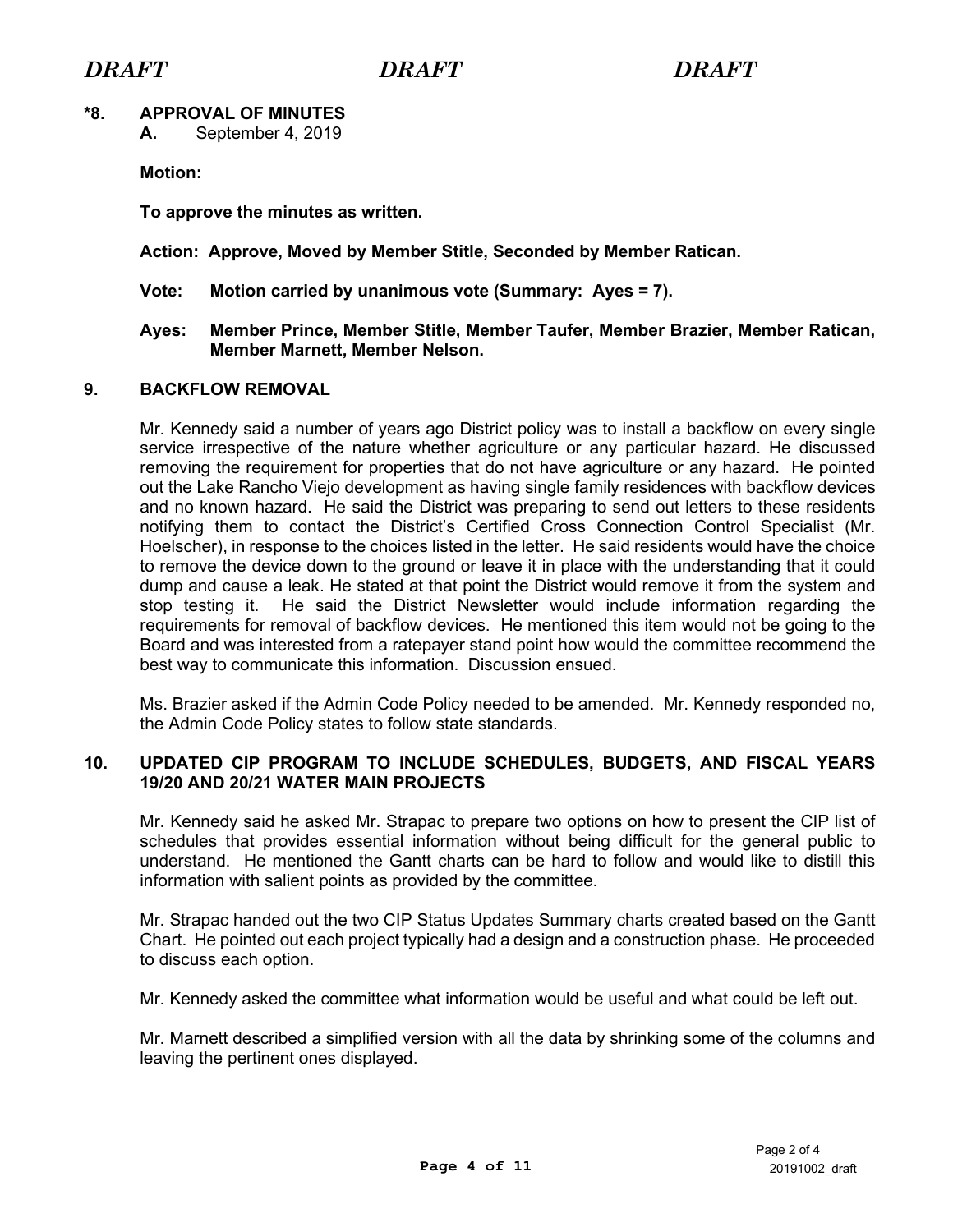Mr. Nelson said in his experience it was helpful knowing the description of the project and the budget with one bar across containing the following information: design, bid-award, construction, close out, claims, etc. He mentioned this bar chart format provided an easy review for each project. He also suggested only displaying active projects. Discussion ensued.

Mr. Ratican recommended only showing the items that were important such as funding and scheduling. He suggested limiting the other line items or collapsing them and adding comments for the columns that were collapsed.

Mr. Nelson asked when the Board approves the budget for CIP projects does it approve the funds for the 5-year program. Mr. Kennedy responded only for the current fiscal year. Discussion ensued.

Mr. Nelson suggested adding a bar chart to the right of the budget column of the report with 18 months of data and not in color. He also, recommended sorting the list by active projects. Mr. Kennedy suggested two fiscal years to coincide with the District's financial reporting. Mr. Strapac stated the suggested descriptions were very similar to a Gantt Chart.

Mr. Ratican stated the committee should receive a subset of something staff was already doing. He continued he did not want to create a whole new work load for staff. He suggested modifying the current reports instead. Discussion ensued.

# **11. AS-NEEDED SERVICES EXPENDITURES SUMMARY**

Mr. Strapac said the as-needed services agreements have been very handy especially the surveyors. He mentioned how helpful it was to send email requests for cost and schedule on current projects to the three firms on the list, and if there was a scheduling conflict with one firm there were at least two other firms available. He mentioned the three upcoming pressure reducing station would require surveying. Discussion ensued.

### **12. MEMORANDUM OF UNDERSTANDING WITH EASTERN MUNICIPAL WATER DISTRICT UPDATE**

Mr. Kennedy said there was not a lot to report. He mentioned San Diego County LAFCO would be considering the MOU on October 7, 2019 and Riverside County LAFCO would be considering the MOU on October 24, 2019. He pointed out that Riverside County agreed to give all the authority to San Diego County. He said once the MOU was approved by both LAFCOs, Riverside County would not have any oversight. He explained the LAFCOs did not want the applicants to have uncertainty that if they followed San Diego County procedures Riverside County would not request that their procedures be followed. Discussion ensued.

# **12A. COMMITTEE REVIEW**

Mr. Nelson said the Board initiated a review of the committee process a few meetings ago and he requested feedback from the committee members. He reported not receiving any comments from the committee members.

Mr. Nelson said there was discussion in a previous meeting regarding the lapse of committee members' 4-year terms and the reappointment process. He encouraged the members to submit their requests in writing through Ms. Washburn by October 8, 2019.

Ms. Brazier provided a worksheet on suggested changes and questions regarding the committees. She asked the committee for any suggestions regarding changes, omissions or additions. Discussion ensued.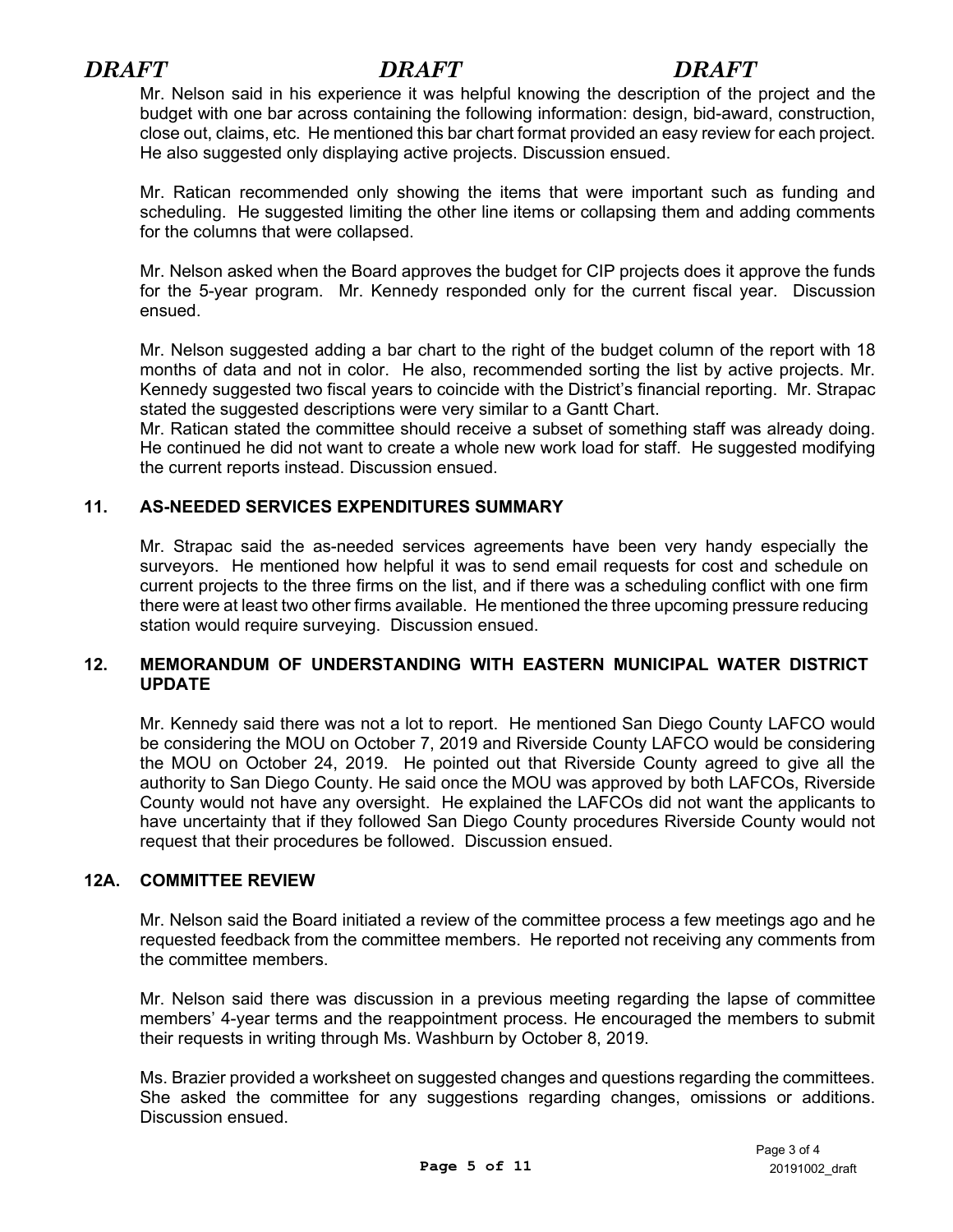Mr. Nelson said the accumulated experience from committee members was used to protect the rate payer and for their best interest. Discussion ensued.

# **13. LIST OF SUGGESTED AGENDA ITEMS FOR THE NEXT SCHEDULED ENGINEERING AND OPERATIONS COMMITTEE MEETING**

- Committee Review
- Updated CIP Program
- As-Needed Services
- Update MOU with Eastern Municipal
- Update Corrosion Control Program
- Water Service Upgrade Program

# **14. ADJOURNMENT**

The meeting was adjourned at 4:48 p.m. by Chairperson Nelson.

*\_\_\_\_*

 **\_\_\_\_\_\_\_\_\_\_\_\_\_\_\_\_\_\_\_\_\_\_\_\_\_\_\_\_\_\_\_\_\_\_\_\_\_ Flint Nelson, Committee Chairperson**

**Dawn M. Washburn, Board Secretary**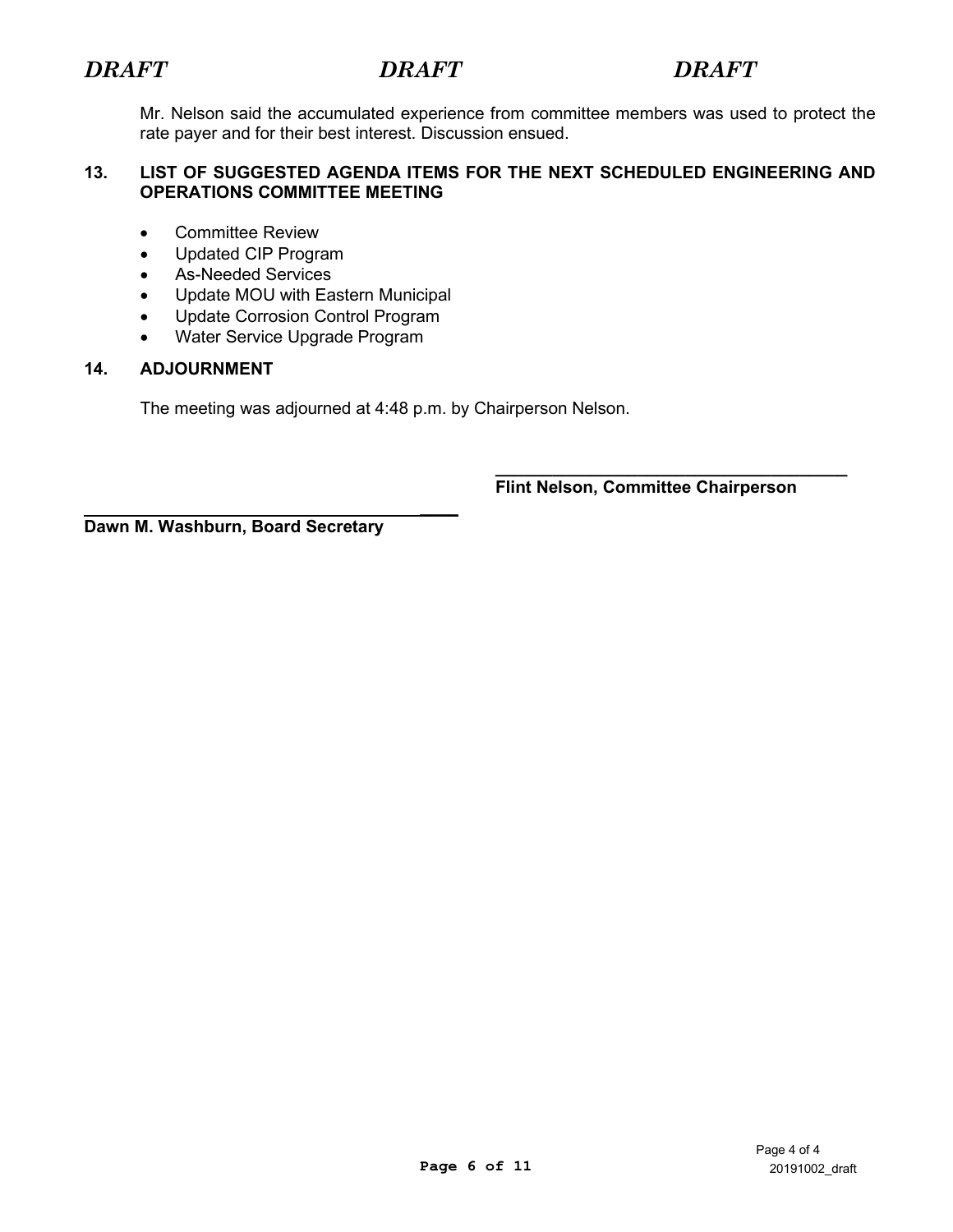#### <span id="page-6-0"></span>**MINUTES OF THE ENGINEERING AND OPERATIONS COMMITTEE MEETING OF THE RAINBOW MUNICIPAL WATER DISTRICT NOVEMBER 6, 2019**

**1. CALL TO ORDER –** The Engineering and Operations Committee Meeting of the Rainbow Municipal Water District on November 6, 2019 was called to order by Chairperson Nelson at 3:00 p.m. in the Board Room of the District, 3707 Old Highway 395, Fallbrook, CA 92028. Chairperson Nelson, presiding.

# **2. PLEDGE OF ALLEGIANCE**

# **3. ROLL CALL:**

- **Present:** Member Stitle, Member Brazier, Member Ratican, Member Marnett, Member Nelson.
- **Also Present:** General Manager Kennedy, District Engineer Strapac, Operations Manager Gutierrez, Engineering Technician Rubio.
- **Absent:** Member Prince, Member Taufer.

One member of the public was present.

# **4. SEATING OF ALTERNATES**

There were no alternates seated.

# **5. ADDITIONS/DELETIONS/AMENDMENTS TO THE AGENDA (Government Code §54954.2)**

Mr. Nelson noted Mr. Kennedy requested Item #12 be postponed to the next committee meeting.

# **6. PUBLIC COMMENT RELATING TO ITEMS NOT ON THE AGENDA (Limit 3 Minutes)**

There were no comments.

# **7. COMMITTEE MEMBER COMMENTS**

Mr. Nelson said there was discussion at the last meeting regarding possibly changing this committee's meeting start time to earlier in the day. He suggested having this on the next committee agenda for discussion. Mr. Kennedy assured everyone staff would be able to work with the committee's schedule.

# **\*8. COMMITTEE POLICY REVIEW**

Mr. Nelson solicited the committee for comments on the worksheet provided by Ms. Brazier as well as his email comments.

Mr. Ratican inquired about the last meeting's minutes. Mr. Kennedy explained the October committee meeting minutes were not provided with this agenda due to the transcription not getting completed due to holiday and vacation schedules.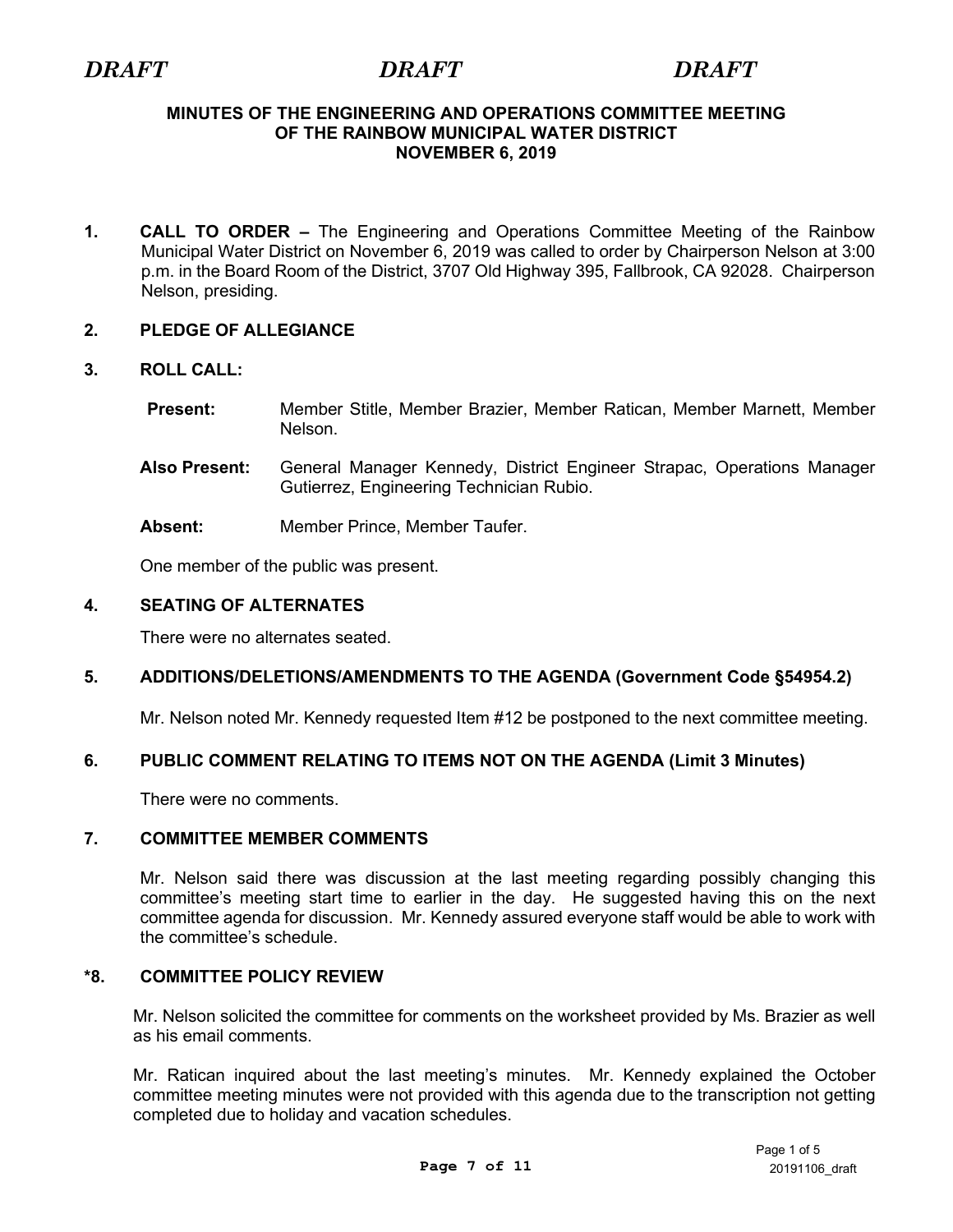Mr. Nelson reviewed each of the questions provided on the worksheet while soliciting for committee input. The following are the comments made:

| Paragraph 1: | There were no proposed changes.                                                                                                                                                                     |  |
|--------------|-----------------------------------------------------------------------------------------------------------------------------------------------------------------------------------------------------|--|
| Paragraph 2: | Removal of the sentence "Each committee shall designate their own<br>chairperson." From Paragraph 2 and incorporate it into Paragraph 3.                                                            |  |
| Paragraph 3: | Changing the paragraph to read the chairperson and vice<br>chairperson will serve for a term of one calendar year as well as the<br>reappointment of committee members after four years of service. |  |
| Paragraph 4: | Possible removal of this paragraph with the revisions made to<br>Paragraph 3.                                                                                                                       |  |
| Paragraph 9: | Changing "committee members will consider the removal" to<br>"committee members will consider recommending to the Board the<br>removal"                                                             |  |

The question of whether committee members should be required to reside within the District was raised. It was the consensus of the committee all members should reside within the District in order to serve.

Paragraph 11: The question relative to Form 700's was whether committee members with current or substance of connections with an entity being addressed in committee discussions be required to recuse themselves and leave the room during discussions as is the case with Board Members. It was noted it would be best to trust the judgment of committee members, but to add "interest" between "conflict of" and "code."

The question of keeping committee meetings as economical was raised. It was suggested the chairperson shall be responsible for curtailing any circular or non-pertinent discussions during committee meetings.

The question of changing an alternate member to a regular member needs to be taken to the Board for consideration. The consensus was this would not be something that would require Board approval.

Mr. Kennedy clarified not all contractor selections will be brought to this committee for consideration.

Mr. Nelson said he would email a consensus of the committee out to all the Engineering and Operations Committee members for their input. He stated should there be no opposition, he would submit these suggestions in his report to the Board of Directors.

# **9. AS-NEEDED ENVIRONMENTAL PROPOSAL REVIEW**

Mr. Strapac referenced the proposal handout provided related to selecting an as-needed environmental professional services. It was noted the handout needed to be revised.

#### *Discussion went to Item #10.*

Mr. Strapac confirmed seeking approval of three firms.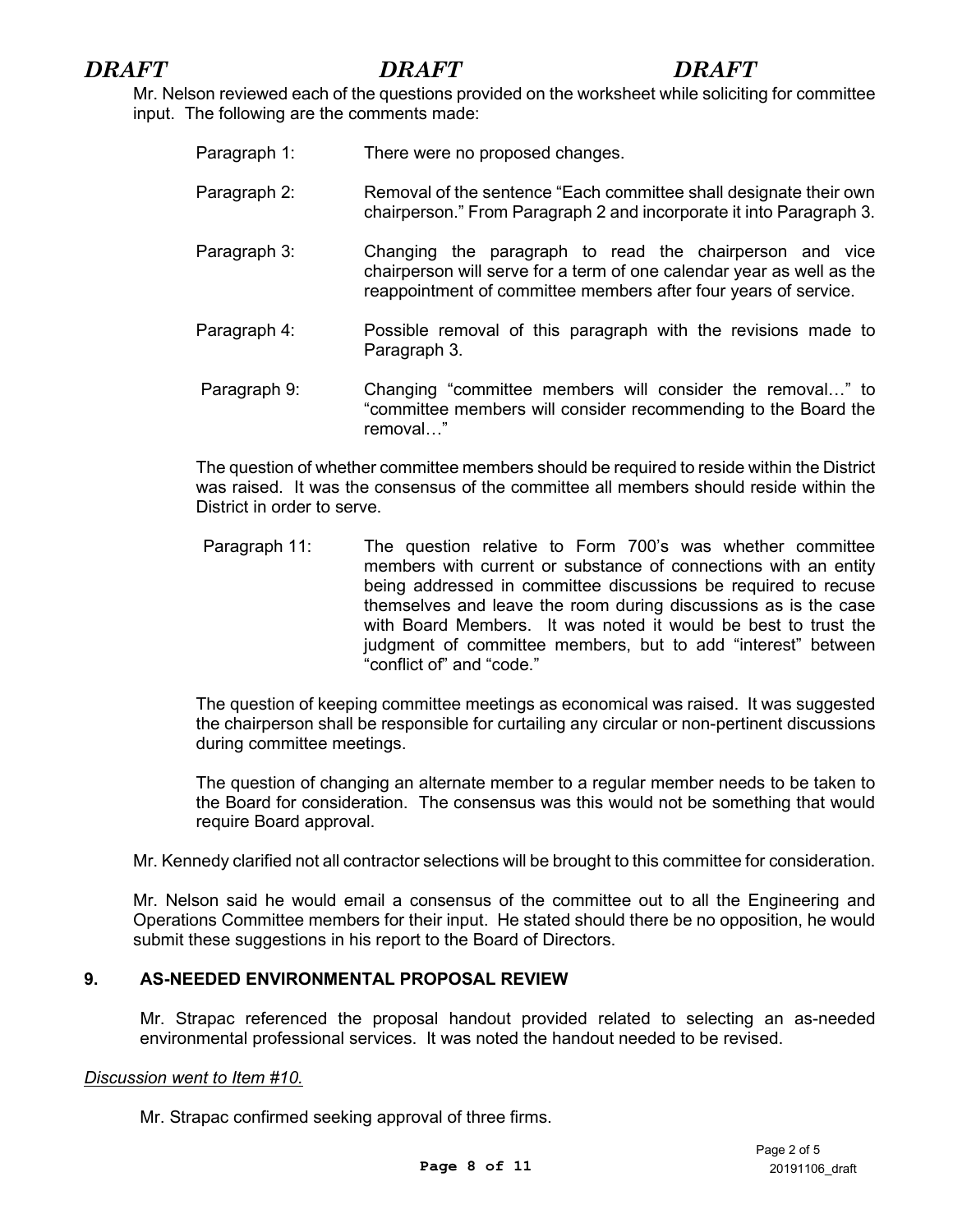Mr. Ratican questioned how staff reviewed these firms in terms of the different aspects of environmental services as well as the expertise to be provided. Mr. Strapac stated staff looked at their project descriptions, staff, and availability, but not in the manner Mr. Ratican suggested. Mr. Kennedy explained the use of these as-needed services noting staff would ensure the firm to be utilized had the specialist available to address the specific task or need at hand. He added the purpose of this item was to obtain formal contracts with the consultants that have all the liability, indemnity clauses, and such worked out in advance before they are called upon to assist the District.

Mr. Nelson inquired as to how much this engagement totals for each firm. Mr. Strapac stated he believed the total amount would be up to \$50,000 per engagement.

### **Motion:**

**To recommend the Board approve the top three firms selected by staff (Helix, Michael Baker, and Rincon).** 

**Action: Approve, Moved by Member Stitle, Seconded by Member Marnett.**

**Vote: Motion carried by unanimous vote (Summary: Ayes = 4, Abstain = 1).**

**Ayes: Member Stitle, Member Brazier, Member Marnett, Member Nelson.**

#### **Abstain: Member Ratican.**

#### *Discussion went to Item #11.*

# **10. AS-NEEDED CONSTRUCTION MANAGEMENT PROPOSAL REVIEW**

Mr. Strapac explained the proposals received from some small as well as larger firms. He confirmed this proposal was to be presented to the Board but was pulled from their agenda and not discussed.

Mr. Kennedy explained when the as-needed services would be utilized. Discussion ensued.

**Motion:** 

**To recommend the Board approve the top two firms selected by staff; Harris and Reilly for award.**

**Action: Approve, Moved by Member Nelson, Seconded by Member Marnett.**

**Vote: Motion carried by unanimous vote (Summary: Ayes = 5).**

**Ayes: Member Stitle, Member Brazier, Member Ratican, Member Marnett, Member Nelson.**

*Discussion returned to Item #9.*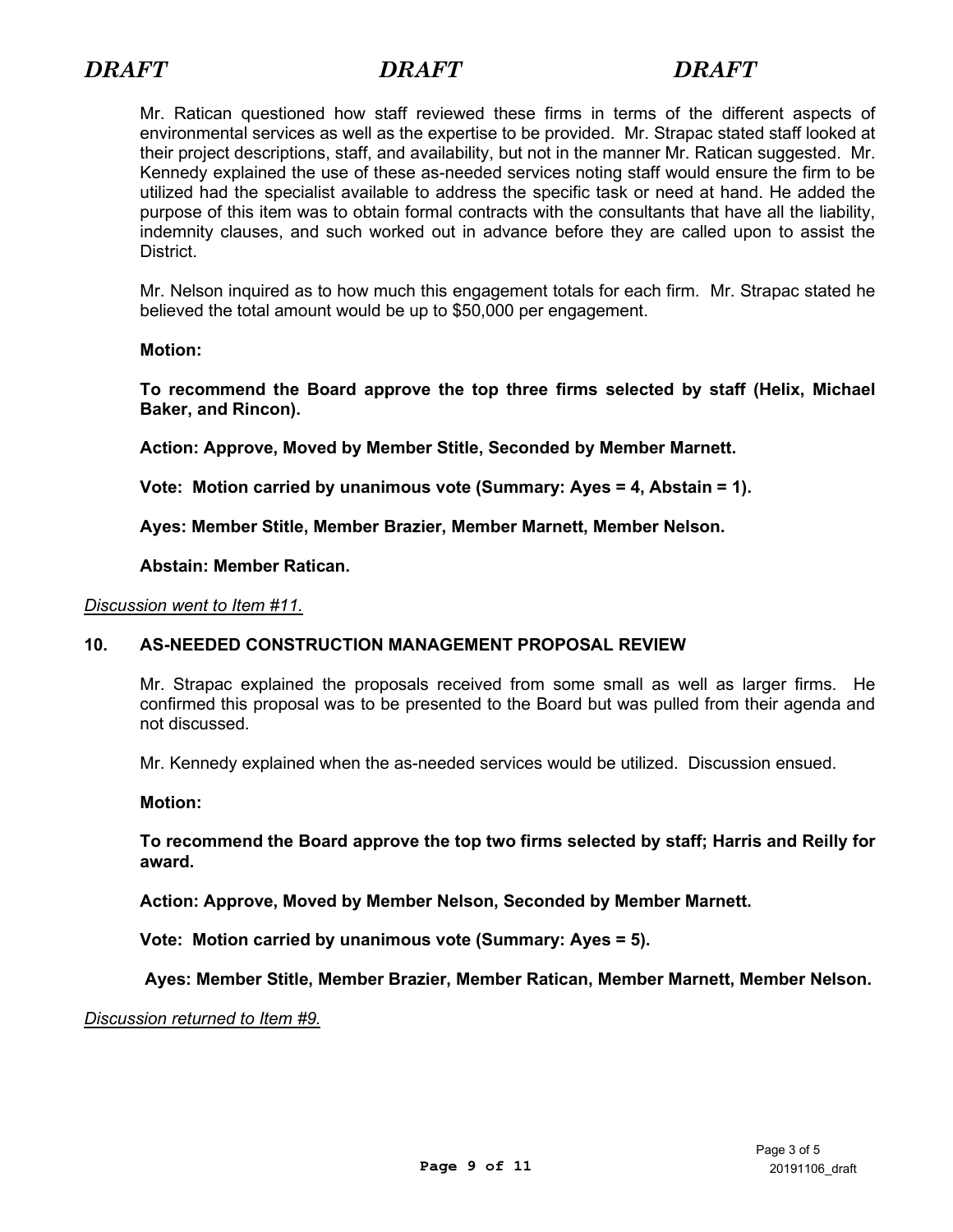# **11. RICE CANYON TANK TRANSMISSION LINE PROPOSAL REVIEW**

Mr. Strapac reported an RFP was put out on August  $26<sup>th</sup>$  to which six responses were received. He referenced the list provided in the handout. Discussion ensued.

Mr. Nelson asked for clarification regarding the prosecution of the project. Discussion ensued.

Mr. Ratican stated after taking a considerable amount of time to review this proposal, he mostly agreed with the ratings across the board except for Dudek. He pointed out some of his concerns and findings. Discussion followed.

### *Ms. Brazier excused herself from the meeting at 4:11 p.m.*

**Motion:** 

**To recommend to the Board approve staff's top selected firm for award (Harris).**

**Action: Approve, Moved by Member Stitle, Seconded by Member Ratican.**

**Vote: Motion carried by unanimous vote (summary: Ayes = 4).**

**Ayes: Member Stitle, Member Ratican, Member Marnett, Member Nelson.**

#### **Absent: Member Brazier.**

# **12. CAPITAL IMPROVEMENT PRESENTATION CONTINUATION**

This item was continued per Item #5.

# **13. WATER SERVICE UPGRADE PROGRAM UPDATE**

It was noted the agenda item title should read "upgrade" as opposed to "upgram".

Mr. Nelson reported he received the District's flyer on the program in the mail and how it found it to be informative and well done.

Mr. Kennedy reported an update was brought to the Board in October at which time they granted authorization to move forward with certain purchases of equipment to excavate the meter boxes. Discussion ensued regarding indemnification.

Mr. Nelson asked if staff was sure they could keep up with Concord's progress. Mr. Gutierrez explained how staff has mapped out the program and what process he has in place to ensure the pace is kept.

# **14. CATHODIC PROTECTION PROGRAM**

Mr. Strapac provided a presentation on the CPP. He mentioned staff have been trained to take field samplings every time a pipe is exposed. He said staff have started implementing the procedures of the CPP.